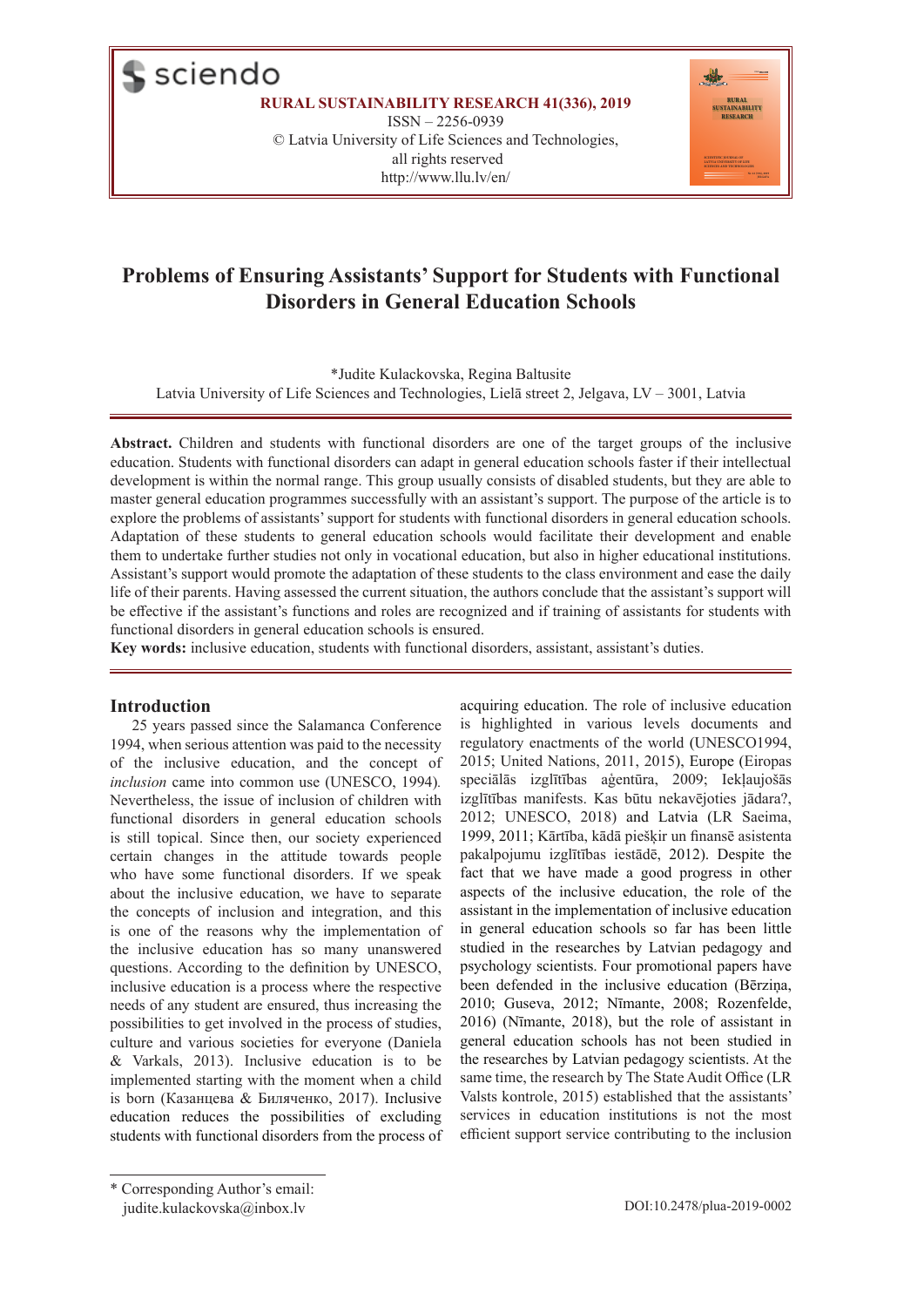of the functionally impaired students in general education schools.

#### **Materials and Methods**

The purpose of the article is to explore the problems of assistants' support for students with functional disorders in general education schools. In order to assess the assistant's role in the implementation of inclusive education, the authors of the article chose the methods as follows: 1) the analysis of theoretical insights and regulatory documents; 2) reflection of personal experience of the authors acquired during their professional activity (social worker, psychologist); 3) analysis of the statistical data related to the researched target groups.

#### **Results and Discussion**

The problem of inclusive education is highly topical nowadays, as the number of children and adults with special needs increases not only in Latvia, but also in other states of the world. The Global Education Meeting that took place in Brussels in December 2018 introduced the implementation of the 2030 Agenda for Sustainable Development 4 Goal – to ensure inclusive and equitable quality education and promote life-long learning opportunities for all (UNESCO, 2018). An important attribute of the information society is aiming at universal human values, that is, integration of science, culture and education (Пашкова & Скуднова, 2018). The concept of inclusive education is characterised by (Пашкова & Скуднова, 2018): a) equal rights to the appropriate comprehensive development, communication and education for all children; psychological pedagogical support; b) joint studying and upbringing of children with and without functional disorders; c) catering to the needs for support and friendly attitude of the peer. Implementing the inclusive education, the concepts of *integration* and *inclusion* should be distinguished.

Gradual transition from the integration concept to the inclusive education concept can be depicted as follows (Table 1).

Rather than adapting students to the defined requirements, inclusive education involves changing the school activity and searching for new pedagogical approaches in educating of students with special needs (Iekļaujošās izglītības manifests. Kas būtu nekavējoties jādara?, 2012; Loreman, Deppeler & Harvey, 2005; Rozenfelde, 2018; UNESCO, 2015; Казанцева & Биляченко, 2017; Пашкова & Скуднова, 2018).

We will proceed with the characterisation of functional disorders, which should be included in the general education schools.

The Education law defines that a child with special needs is "a child requiring additional medical, pedagogical and social assistance due to some dysfunctions of internal organs' systems caused by disease, trauma or congenital defect, regardless of whether disability has or has not been assigned". The Law on Social Services and Social Assistance defines the term of functional disorder as *a disorder of a physical or mental nature caused by a disease, trauma or congenital defect which restricts the ability of a person to work, take care of himself or herself and makes it difficult for the person to integrate into society* (LR Saeima, 2003). Functional limitation – a disorder of human body functions, activities and involvement caused by a disease, trauma or congenital defect (VDEĀVK (Guidelines for the Evaluation of a Person's Health, Functional Capacity and General Working Capacities), 2013). The distinction is made between (Waddington & Diller, 2002): a) medical model; b) social model, which characterises any loss of health as a disadvantage or exclusion and which can be improved by the appropriate health care and social care politics and the financial support system. Social policy documents applicable in Europe are mainly based on this social welfare model and therefore they are based on the medical definition of disability (VDEĀVK, 2013). According to the World Report on Disability, the disability should be perceived as a normal part of anyone's life (Pasaules veselības organizācija, 2003). This is a so-called "bio-psychosocial model of disability". Impotence

Table 1

#### **The transition from the integration concept to the inclusive education concept (according to Пашкова&Скуднова, 2018)**

| Regular education | Special education   | Integrated education                      | Inclusive education         |
|-------------------|---------------------|-------------------------------------------|-----------------------------|
| Regular child     | Special needs child | The system remains the same.              | All children are different. |
| Regular teachers  | Special teachers    | A child either adapts to the              | Similar rights for all      |
| Regular schools   | Special schools     | system or becomes unacceptable<br>for it. | children.                   |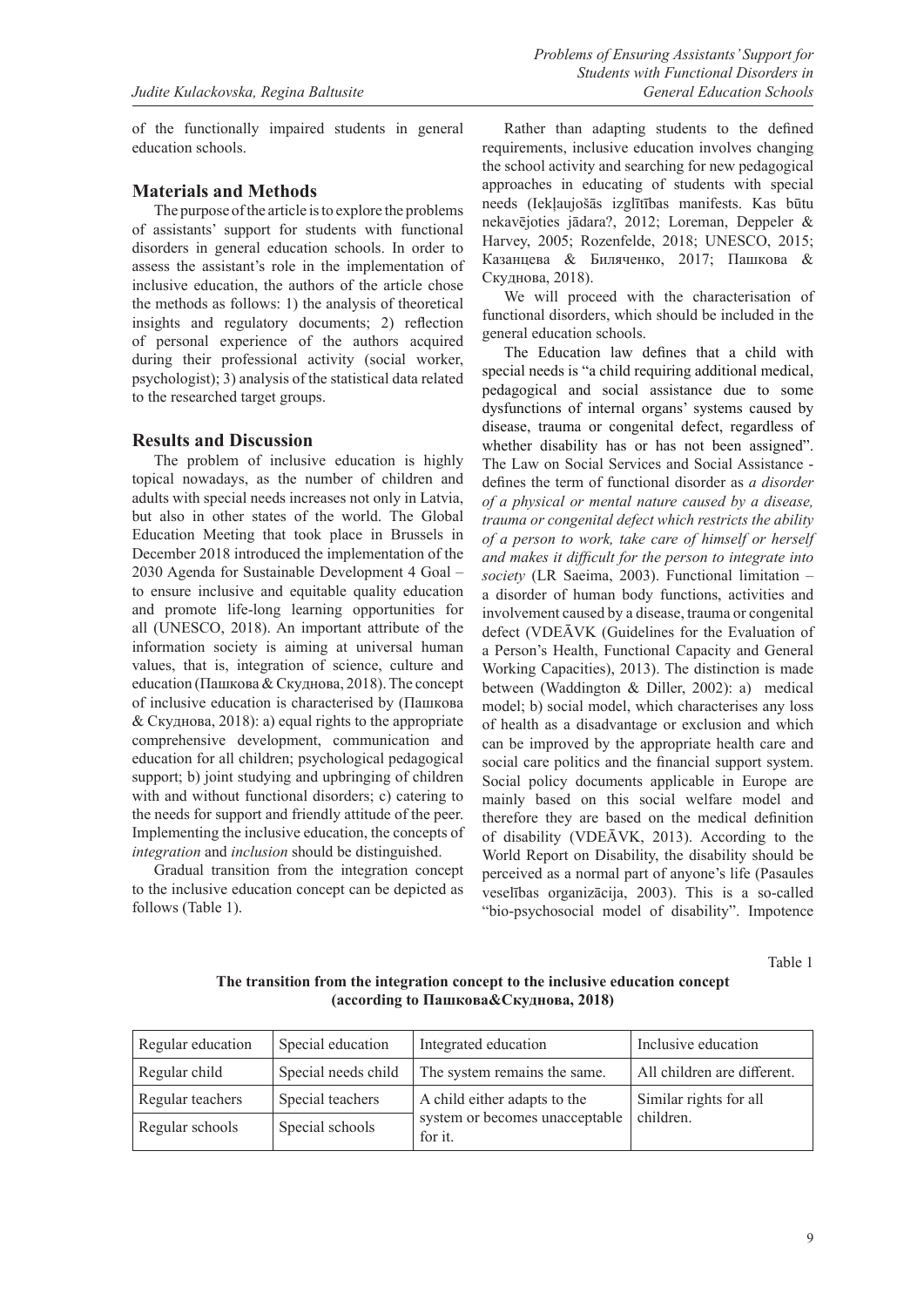or disability is the general concept that involves worsening of condition, limitation of activities and movements, limitation of involvement and negative aspects of correlation between a person's health condition and his contextual factors. Currently in Latvia, *a doctor's opinion* is the most important diagnostics aspect for the following functional disorders – vision, hearing disorders, physical and somatic diseases. Table 2 describes the types of functional disorders summarized according to various sources of information (*movement disorder* – Архипова, 2017; Особенности обучения ребенка с нарушениями опорно-двигательного аппарата в oбщеобразовательном учреждении, 2012; *hearing disorders* - Umbraško, 2016; *vision disorders* –

Виды нарушений зрения у детей, 2016; *somatic disorders* – Neo, Kukreja, 2019).

In the implementation of inclusive education, it is important to use the insights of psychology, which would help in organising the study process, professional development of teachers, classification of students etc. (Hick, Kershner, & Farrell, 2009). A methodology of the development assessment criteria and individual evaluation of children with functional disorders was elaborated in Latvia in 2016 (Bērna ar funkcionāliem traucējumiem attīstības vērtēšanas kritēriju un individuālā izvērtējuma metodika, 2016). The assessment of a child's development includes 4 spheres: 1) *physical development* (refers to child's abilities to act by using his movements , including the

Table 2

| Functional<br>disorders         | Distinctive features                                                                                                                                                                                                                                                                                                                                                                                                                                                                                                                                                                                                                                                                                                                                                                                                                          | Schools where they<br>study                                                                                      |
|---------------------------------|-----------------------------------------------------------------------------------------------------------------------------------------------------------------------------------------------------------------------------------------------------------------------------------------------------------------------------------------------------------------------------------------------------------------------------------------------------------------------------------------------------------------------------------------------------------------------------------------------------------------------------------------------------------------------------------------------------------------------------------------------------------------------------------------------------------------------------------------------|------------------------------------------------------------------------------------------------------------------|
| Movement<br>disorders           | Movement disorders can be caused by: 1) congenital disorders;<br>2) congenital pathologies of the locomotor system; 3) acquired diseases<br>and damages of the locomotor system - traumatic injury of brain,<br>spinal cord. Types of movement disorders - infantile cerebral paralysis;<br>poliomyelitis.                                                                                                                                                                                                                                                                                                                                                                                                                                                                                                                                    | Latvian schools<br>with the respective<br>educational code                                                       |
| Visual<br>disorders             | Nearsightedness or myopia - light rays focus in front of the retina, as<br>1.<br>a result the objects appear blurry.<br>Farsightedness is an anomaly of the eye refraction, when parallel<br>2.<br>rays after refraction in the eye optical system are transferred to the<br>retina in a converging state but not yet crossed in one point - focus.<br>Strabismus is a lack of coordination between the eyes, which causes<br>3.<br>the loss of binocular vision.<br>Astigmatisms is a visual disorder, blurry near or far vision, however,<br>4.<br>the problem is usually more often experienced with far vision.<br>Amblyopia (lazy eyes) - decrement of visual acuity in one or both<br>5.<br>eyes, which cannot be corrected neither with glasses, nor with contact<br>lenses and which is connected with structural changes in the eye. | Stradzumuiza<br>Secondary<br><b>Boarding School</b>                                                              |
| Hearing<br>disorders            | Three types of hearing disorders are mentioned: 1) conductive $-$ reduced<br>ability to hear sounds or faint and soft sounds; 2) neurosensory - damages<br>in the inner ear (Cochlea) or in the nerves tract from the inner ear up to the<br>brain, this kind of disorders are incurable; 3) mixed damages of both the<br>external and/or middle portion of the ear and of the inner ear. The degrees<br>of severity are distinguished as follows: a) mild hearing loss; b) moderate<br>hearing loss; c) severe hearing loss and deafness.                                                                                                                                                                                                                                                                                                    | Riga city<br>secondary boarding<br>school, Valmiera<br>city secondary<br>boarding school -<br>development centre |
| Somatic<br>symptom<br>disorders | According to the main medicine concept, a human being is one<br>integral organism, which should be cured as one whole. It is based on a<br>biopsychosocial model of health and illness, which defines that the origin<br>of various psychosomatic disorders and diseases is affected by 3 factors:<br>biological (innateness, physical and chemical irritants, microorganisms<br>etc.); mental (personality, mood, emotions etc.); social (relationships at<br>work, home, life changes etc.).                                                                                                                                                                                                                                                                                                                                                | In Latvian schools<br>with the respective<br>educational code                                                    |

#### **Types of functional disorders (Authors' design)**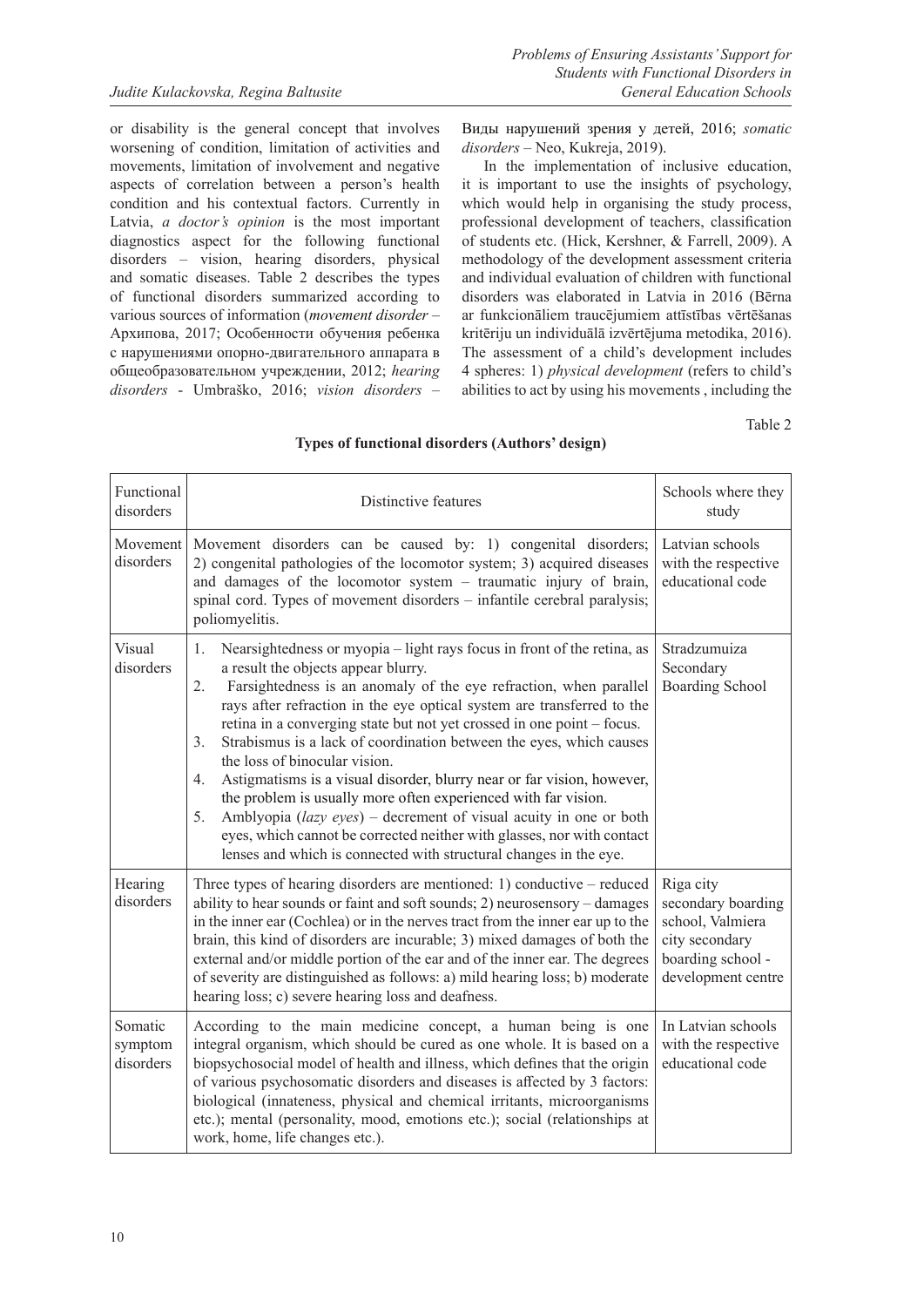activities of daily living); 2) *intellectual development* (refers to child's abilities to understand, think, remember information and the ability to make and use reasoning); 3) *social skills* (refer to a child's ability to cooperate with others (peer and adults) in home environment and outside of it); 4) *behaviour* (refers to a child's abilities to act and express himself). Each sphere consists of a mixture of certain criteria and markers.

The markers are measured according to a 4-point evaluation system: a) *not applicable in the assessment of the child* (*n/a)*; b) *demonstrates a pronounced developmental delay considering the child's age (1)*; c) *demonstrates a partial developmental delay considering the child's age (2)*; d) *demonstrates the development corresponding to the child's age (3)*; e) *demonstrates the development exceeding the average markers of the child's age (4)*. *A pronounced developmental delay* means a child is not functioning in accordance with his age in certain spheres, including the respective sphere, and demonstrates serious delay in the development of physical, mental, behavioural and social skills. If the average level of markers is 1.0-1.9 in all or almost all spheres, *emergency support must be ensured to such a child. A partial developmental delay* means a child demonstrates a delay in the development of some physical, mental, behavioural and social skills. If the average level of markers in these spheres of development is 2.0- 2.9, it means that *the child needs a specific support. Development corresponding to the child's age* means that the child is functioning in accordance with the average markers of physical, mental, behavioural and social skills development relevant for his age group. If the average level of markers in these spheres is 3.0- 3.9, *the child does not need any support in his physical and mental development. Development exceeding the average markers of the age* in physical, mental, behavioural and social spheres is the optimal level. If the average level of markers is 4.0, it demonstrates that *the child is properly functioning* and means that the child exceeds the average markers of development relevant for his age. The assessment of children and students is performed by such specialists as a special teacher, logopedist, psychologist, physiologist, social counsellor. The application of the elaborated methodology will allow for an unbiased examination and characterisation of the group, which will further contribute to rendering support to children and students with functional disorders in general education schools.

The support system for the implementation of the inclusive education includes (Rozenfelde, 2018): 1) state-organised and state-funded support system; 2) municipality-organised and municipality-funded

support system; 3) educational institution system. Having examined Latvian educational institutions, it can be concluded that a number of education programmes, also including the programmes for students with functional disorders, is licensed in small regional schools, which in this way slightly increase the number of students and create a possibility for students to join a general education school closer to their place of residence. To enable the students with functional disorders adapt to the environment of a general education school, they should be supported by assistants of the respective competence. The essence of the assistant's services, as well as the assistant's role and functions follow from the term defined in the Disability Law (LR Valsts kontrole, 2015): "An assistant – a natural person, who gives assistance to a person with a very severe or severe level of limited functioning in performing such activities outside his or her dwelling, which due to his or her disability cannot be performed independently, - to get to the place where he or she is studying, working, receiving services; to move about and to take care of himself or herself in an educational institution". The same person can give assistance in an educational institution as defined by municipality and the Disability Law. The service can be rendered by a natural person who has a working or personal experience in taking care of people with disability or the respective education, or a work experience in the sphere of pedagogy, psychology, medicine, healthcare and social work.

The total number of disabled children in Latvia is about eight thousand (Krieviņš, 2018). Among them, special care is required for 2000 children. These children qualify for assistants' services. However, only one eighth of these children have assistants – their number varies from 250 to 290 during recent years (Table 3). In accordance with Table 3, the number of students in Latvia who need assistants' services is increasing each year, and, considering changes initiated in the sphere of education, engaging of assistants will become more and more topical.

Table 3

### **The number of people receiving state-funded assistants' services (according to LR Valsts kontrole, 2015)**

| Years                                       | 2013   | 2014   | 2015   |
|---------------------------------------------|--------|--------|--------|
| Indicators                                  |        |        |        |
| Number of students<br>receiving the service | 214    | 245    | 290    |
| Funding used, EUR                           | 271908 | 490685 | 626572 |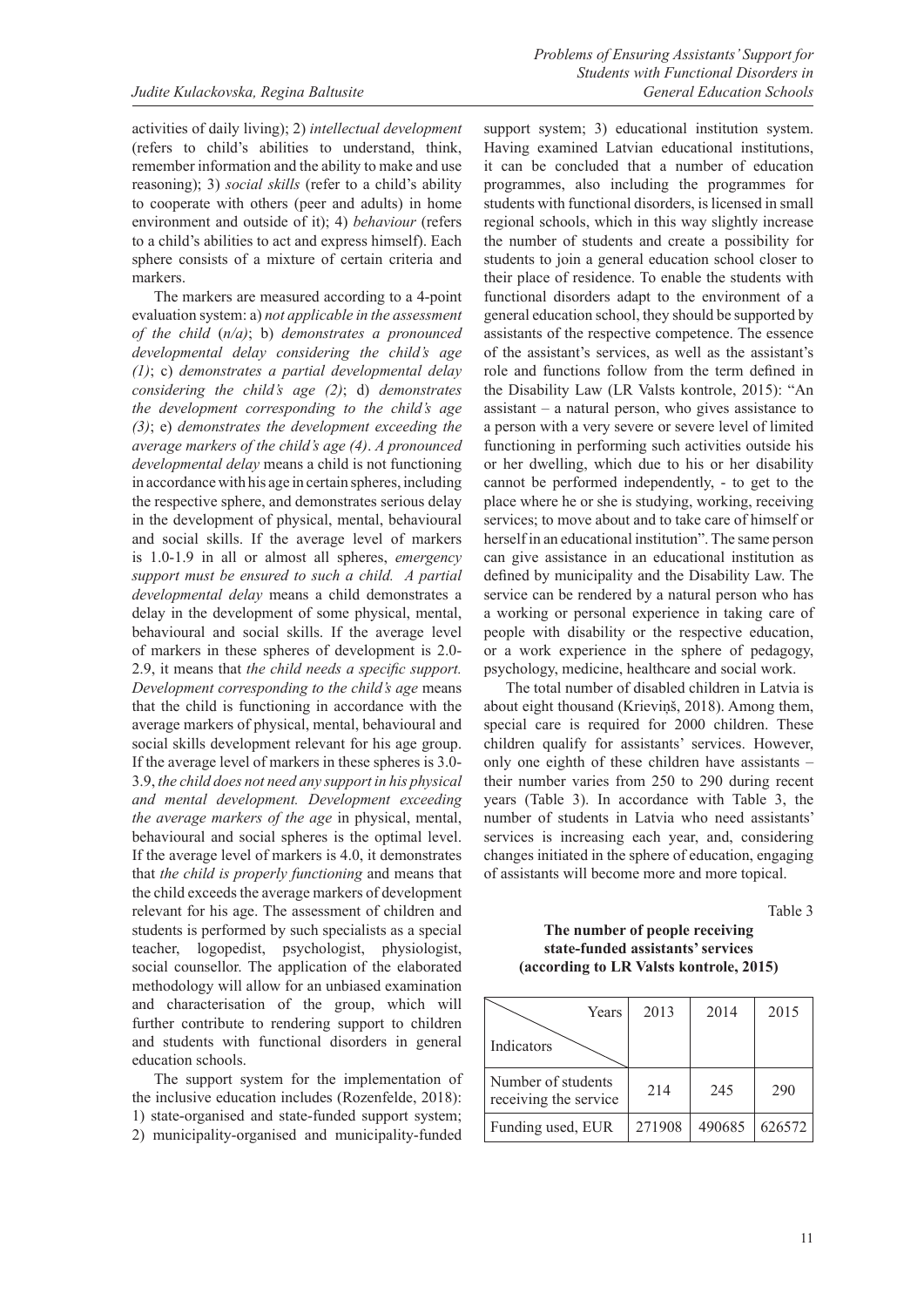Table 4

| Involved<br>party                | Advantages                                                                                                                                                                                                                                                                                                                                            | Disadvantages                                                                                                                                                                                                                                                                                                                                                                                 |  |  |  |
|----------------------------------|-------------------------------------------------------------------------------------------------------------------------------------------------------------------------------------------------------------------------------------------------------------------------------------------------------------------------------------------------------|-----------------------------------------------------------------------------------------------------------------------------------------------------------------------------------------------------------------------------------------------------------------------------------------------------------------------------------------------------------------------------------------------|--|--|--|
| A person<br>with<br>disability   | A recipient of services feels safer, as a<br>family member has stronger affection<br>to the assisted person; a possibility to<br>receive services during longer hours than<br>defined; a possibility to make unforeseen<br>changes in the time schedule; a possibility<br>to replenish family budget; the service<br>provider is officially employed. | The service provider is under a constant<br>control; daily routine is subordinated<br>to the assistant's needs; the feeling of<br>dependence and guilt, as well as emotional<br>and/or physical violence; social skills<br>are not promoted, which could require a<br>more complicated approach and services<br>in future if a family member will not be<br>able to give assistance any more. |  |  |  |
| Assistant<br>(family)<br>member) | A possibility to control the relative; a<br>possibility to use additional formal and<br>non-formal benefits given by the society<br>to disabled persons; a possibility to feel<br>indispensable; a possibility to replenish<br>family budget.                                                                                                         | The service provider is exposed to<br>possible mental and physical overstrain;<br>impossibility of personal life, feeling of<br>guilt; loss of professional skills, career<br>growth.                                                                                                                                                                                                         |  |  |  |
| Funder<br>(the state)            | Less responsibility for the quality of<br>services; rendering of services does not<br>directly depend on the amount of funding,<br>the process of choosing an assistant<br>and administration of services can be<br>simplified.                                                                                                                       | A risk that the service will not reach<br>its aim; difficult to control the service<br>quality.                                                                                                                                                                                                                                                                                               |  |  |  |

# **Pros and cons of having family members as assistants (according to LR Valsts kontrole, 2015)**

Still not all parents use the assistant's service, or such services are provided by a family member, but the assistant's services cannot be properly performed if combined with other work duties.

A state-funded assistant's services in an educational institution include the assistance in the following activities (Kārtība, kādā piešķir un finansē asistenta pakalpojumu izglītības iestādē, 2012): moving about in educational institution; performing self-care (for example, personal hygiene, assistance in eating, dressing and undressing, clothes sorting); communication with teachers; making study notes and preparation of study materials for working with them; arrangement of study accessories and place of studies; communication with peer and other people in the educational institution (for example, during the brakes and extended day groups, extracurricular activities etc.); participation in the events organised in the educational institution, and other services. The authors' personal experience shows that the assistant's duties are often performed by family members, who have no proper experience, but the money received for the services remains in the family budget. It reduces the possibilities of support for its recipient. With

reference to the results of international researches and the experience of other European countries, the report of a Revision Committee is also pointing at practical and emotional benefits and drawbacks from a recipient's, assistant's and funder's perspective (LR Valsts kontrole, 2015) (Table 4).

Further on, it is advisable to limit rendering of services by family members, except for individual difficult cases. A number of international researches clearly define that hiring a family member as an assistant can cause and often causes mutual dependence (European Network on Independent Living, 2013). A mother (or parents) is not able to give up her duty to care for her disabled child, she thinks it is the mission of her life and rejects categorically a possibility that someone else, except for her, could be able to ensure proper care for her child. To avoid this situation, legislation of many states is deliberately elaborated in such a way to prevent or reduce the risk of occurrence of such dependence. It has been established that every third assistant is an educational institution employee who performs the assistant's duties in addition to his direct work duties (LR Valsts kontrole, 2015). It happens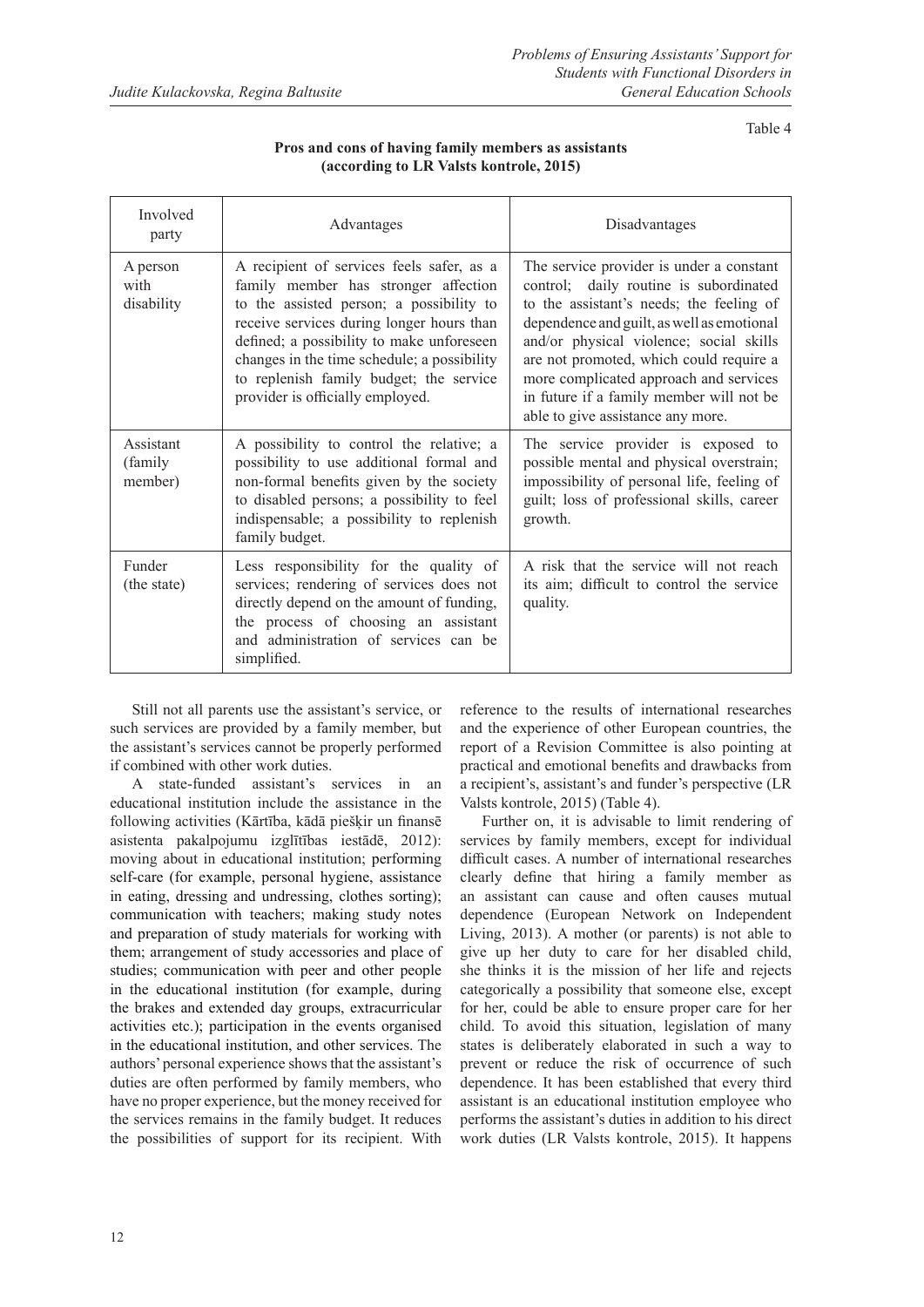because there are no certain competencies, functions and roles defined for assistants. The assistant's functions and duties during a class are not the same as the functions and duties of a teacher's assistant. This is where a conflict appears between the support rendered to students during a class by the pedagogical staff and by the assistant.

In inclusive education, the assistant can be a longterm strategy viewed as a systematic approach to the educational environment of the school focused on the aim in general, rather than just a local problem (Староверова, Ковалев, & Захарова, 2018). Therefore, inclusive education is possible if schools change their way of thinking; if attitude changes and the system of teachers' work is arranged in a way that would promote the inclusion of every student (Iekļaujošās izglītības manifests. Kas būtu nekavējoties jādara?, 2012; Loreman, Deppeler, & Harvey, 2005; Pētījums par bērniem ar speciālām vajadzībām sniedzamo atbalsta pakalpojumu izmaksu modeli iekļaujošas izglītības īstenošanas kontekstā, 2017; Rozenfelde, 2018; VISC, 2017; Пашкова & Скуднова, 2018). Inclusive education affects all the stakeholders – children with functional disorders, their parents, classmates, teachers and everyone involved in the process of studies – administration and other subordinated structures. Its aim is to ensure high quality education for students closer to their place of residence. In order to achieve the maximum possible inclusion, alliances must be defined and persons responsible for a respective student must be established (Voitkane, 2017). Therefore, the assistant's support for students with functional disorders is very important, but we need to train assistants so that they could perform their duties in a general education school efficiently. Considering that the number of children who need assistants is rather big, we should think about assistants as a profession standard, because as it follows from the sources of information that have been considered, the support team plays an important role in delivering support to students with functional disorders, and at the same time there is currently a big mess in this sphere. It can be based on the professional standard for assistants giving support to persons with hearing disorders (VISC, 2010), as well as on the list of values, knowledge and skills elaborated for companions - assistants for people with functional disorders within a cross-border project (Pavadonis – asistents cilvēkiem ar funkcionāliem traucējumiem. Pakalpojuma koncepcija, 2013).

# **Conclusion**

Implementation of inclusive education and its culture is possible subject to changing attitude of the society towards the people with special needs.

Important role within the context of inclusive education belongs to the work of a support team, including assistants, whose services in Latvia are described in the Disability Law. Despite of this, when we speak about a support team, we do not speak about assistants.

In order to optimize the assistants' support for students with functional disorders in general education schools, it is necessary: a) to define professional competencies of assistants, their functions and roles, as at the moment they are described in very general terms; b) to organise training of assistants giving support for students with functional disorders in general education schools, as assistants have to know specific psychological features of such students; c) to establish the profession of an assistant and to elaborate the standard of the profession of an assistant giving support for students with functional disorders in general education schools.

## **References**

- 1. *Bērna ar funkcionāliem traucējumiem attīstības vērtēšanas kritēriju un individuālā izvērtējuma metodika* (Criteria of Assessment of Children with Functional Disabilities and Methodology of Individual Assessment) (2016, March). Retrieved February 5, 2019, from http:// www.lm.gov.lv/upload/aktualitates/6/bernu\_ metodika\_ft\_gala\_1304.pdf ( In Latvian)
- 2. Daniela, L., & Varkals, J. (2013, April). *Visiem bērniem vienādas tiesības. Vai tiešām visiem?* (Equal Rights for All Children. Is it Really for All?). Retrieved November 2, 2018, from http:// providus.lv/en/articles/8078/print (In Latvian)
- 3. Eiropas speciālās izglītības aģentūra (2009). *Galvenie principi kvalitātes veicināšanai iekļaujošā izglītībā. Rekomendācijas politikas veidotājiem* (Key Principles for Promoting Quality in Inclusive Education: Recommendations for Policy Makers). Retrieved November 3, 2018, from https://www.europeanagency.org/sites/default/files/key-principles-forpromoting-quality-in-inclusive-education\_keyprinciples-LV.pdf (In Latvian)
- 4. European Network on Independent Living (2013, February). *Personal Assistant Services in Europe*. European Survey: Ireland. Retrieved October 13, 2018, from http://www.enil.eu/wpcontent/uploads/2013/02/European-Survey-on-Personal-Assistance-Final.pdpp17
- 5. Hick, P., Kershner, R.,& Farrell, P. (2009). *Psychology for Inclusive Education: New Directions in Theory and Practice.* London and New York: Routledge - Palmer.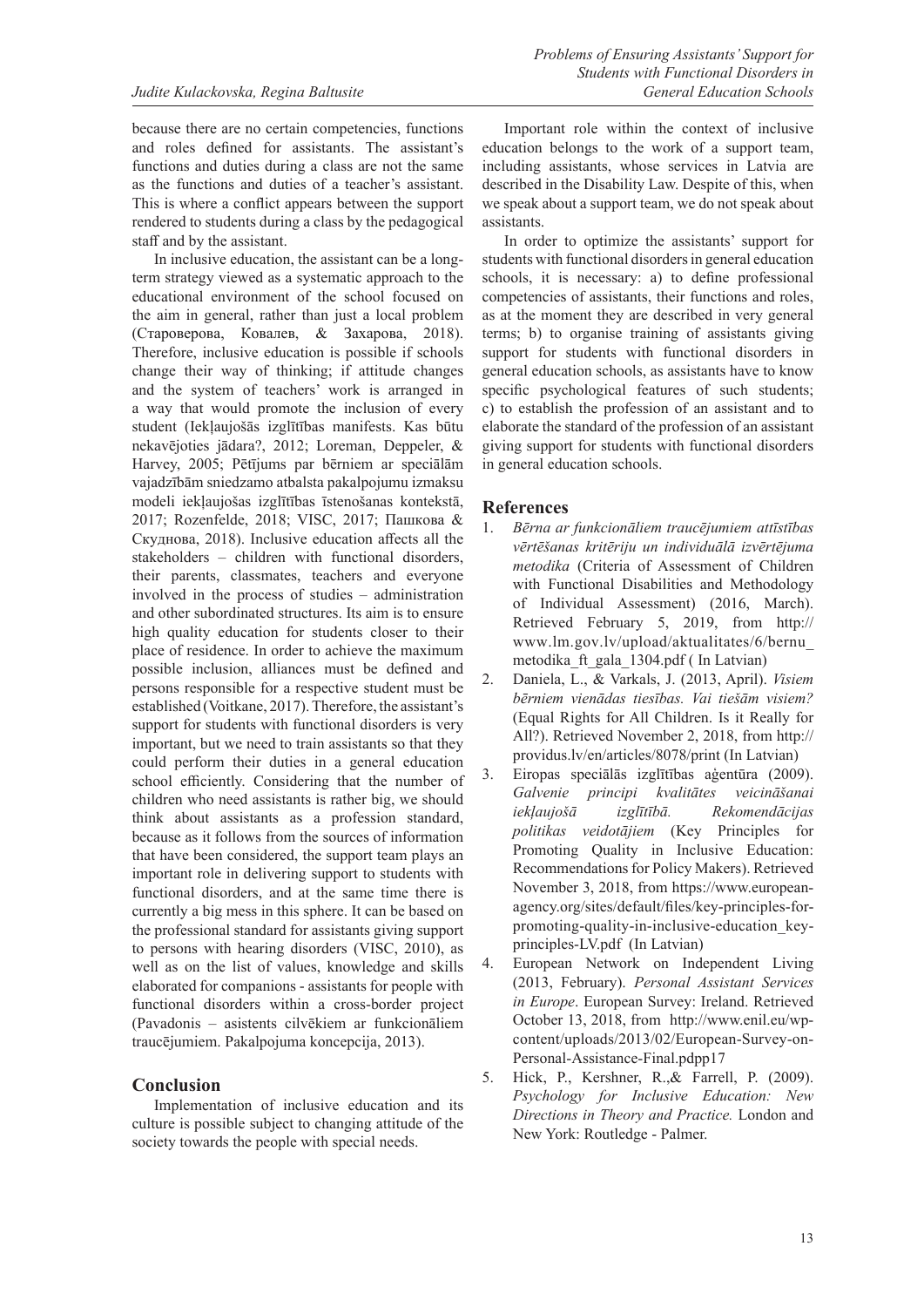- 6. Iekļaujošās izglītības manifests. Kas būtu nekavējoties jādara? (Manifesto on Inclusive Education. What Should Be Done Immediately?) (2012, September). Retrieved December 14, 2018, from http://www.lkndz.lv/lv/box/files/ filelists/1388669901-budapestasmanifests.pdf (In Latvian)
- 7. *Kārtība, kādā piešķir un finansē asistenta pakalpojumu izglītības iestādē* (The Procedure for Provision and Funding of Assistants' Services in Educational Institutions) (2012, September). MK noteikumi Nr. 695. Retrieved September 4, 2018, from https://likumi.lv/doc. php?id=252140 (In Latvian)
- 8. Krieviņš, R. (2018). *Asistentu skaits skolēniem ar invaliditāti ik gadu nemainīgs; praksi plāno ieviest arī augstskolā* (The Number of Assistants for Disabled Students Remains the Same Throughout Years; the Practice is also Planned to be Implemented in Higher EducationIinstitutions). Retrieved September 29, 2018, from https://www.lsm.lv/raksts/ zinas/latvija/asistentu-skaits-skoleniem-arinvaliditati-ik-gadu-nemainigs-praksi-planoieviest-ari-augstskolas.a292636/ (In Latvian)
- 9. Loreman, T., Deppeler, J., & Harvey, D. (2005). *Inclusive Education: A Practical Guide to Supporting Diversity in the Classroom.* London and New York: Routledge - Palmer.
- 10. LR Saeima (1999, June). Izglītības likums (Education Law) (1998). Retrieved September 4, 2018, from https://likumi.lv/doc.php?id=50759 (in Latvian)<br>11. LR Saeir
- 11. LR Saeima (2003, January). *Sociālo pakalpojumu un sociālās palīdzības likums* (The Law on Social Services and Social Assistance). Retrieved February 23, 2019, from https:// likumi.lv/doc.php?id=68488 (In Latvian)
- 12. LR Saeima (2011, January). Invaliditātes likums (Disability Law). Retrieved September 4, 2018, from https://likumi.lv/doc.php?id=211494 (in Latvian)
- 13. LR Valsts kontrole (2015, February). *Vai personām ar invaliditāti paredzētais asistenta pakalpojums nodrošina tā izveidošanas mērķu sasniegšanu?* (Does the Services of the Assistants for Disabled Persons Ensure the Implementation of the Intended Goals?). Retrieved February 1, 2019, from http://www.lrvk.gov.lv/uploads/ reviziju-zinojumi/2015/2.4.1-10\_2015/20.p\_ revizijas-zinojums\_asistenti\_lm.pdf (In Latvian)
- 14. Neo, P. & Kukreja, K. (2019, February). *Psychosomatic Disorder: Causes, Symptoms, Types, And Treatments*. Retrieved February 2, 2019, from https://www.stylecraze.com/articles/

psychosomatic-disorder-causes-symptomstreatments/#gref

- 15. Nīmante, D. (2018). *Zinātniski pētnieciskās aktivitātes par iekļaujošo izglītību Latvijas augstskolās* (Research Activities on Inclusive Education in Latvian Higher Education Institution). Rīga: LU (In Latvian)
- 16. *Pavadonis asistents cilvēkiem ar funkcionāliem traucējumiem. Pakalpojuma koncepcija* (Companion – an Assistant for Disabled People. Service Concept) (2013). Siauliai. Retrieved February 23, 2019, from http://www. edupro.lt/images/latlit/concept/LLIV-322%20 Companion%20asistant%20concept%20\_ LV.pdf (In Latvian)
- 17. *Pētījums par bērniem ar speciālām vajadzībām sniedzamo atbalsta pakalpojumu izmaksu modeli iekļaujošas izglītības īstenošanas kontekstā* (Research on the Model of Expenses of Support Services Rendered to Children with Special Needs within the Context of the Implementation of Inclusive Education) (2017, December). Autoru kolektīvs. Rīga: LU. Retrieved February 28, 2019, from https://www.izm.gov.lv/images/izglitiba\_ visp/IZMiepirkumamLUPPMFgalaparskats 08122017.pdf (In Latvian)
- 18. Rozenfelde, M. (2018). *Skolēnu ar speciālajām vajadzībām iekļaušanas vispārējās izglītības iestādēs atbalsta sistēma* (The Support System for the Inclusion of Students with Special Needs in General Education Institutions). Rēzekne: Rēzeknes Tehnoloģiju akadēmija. (In Latvian)
- 19. Pasaules veselības organizācija (2003). *Starptautiskā funkcionēšanas, nespējas un veselības klasifikācija* (International Classification of Functioning, Disability and Health). Retrieved February 23, 2019, from https://apps.who.int/iris/bitstream/ handle/10665/42407/9241545429\_lav.pdf (In Latvian)
- 20. Umbraško S. (2016, November). *Intelekta saistība ar zīmju valodas un lasīšanas prasmi bērniem ar dzirdes traucējumiem* (The Relationships among Intelligence, Sign Language comprehension and Reading Skills in Deaf and Hearing impaired Children). Promocijas darbs. Rīga: LU. Retrieved February 5, 2019, from https://dspace. lu.lv/dspace/bitstream/handle/7/34451/298- 56209-Umbrasko\_Solvita\_sp11072.pdf? (In Latvian)
- 21. UNESCO (1994, June). *The Salamanca Statement and Framework for Action on Special Needs Education*. Retrieved February 23, 2019, from: http://www.unesco.org/education/pdf/ SALAMA\_E.PDF